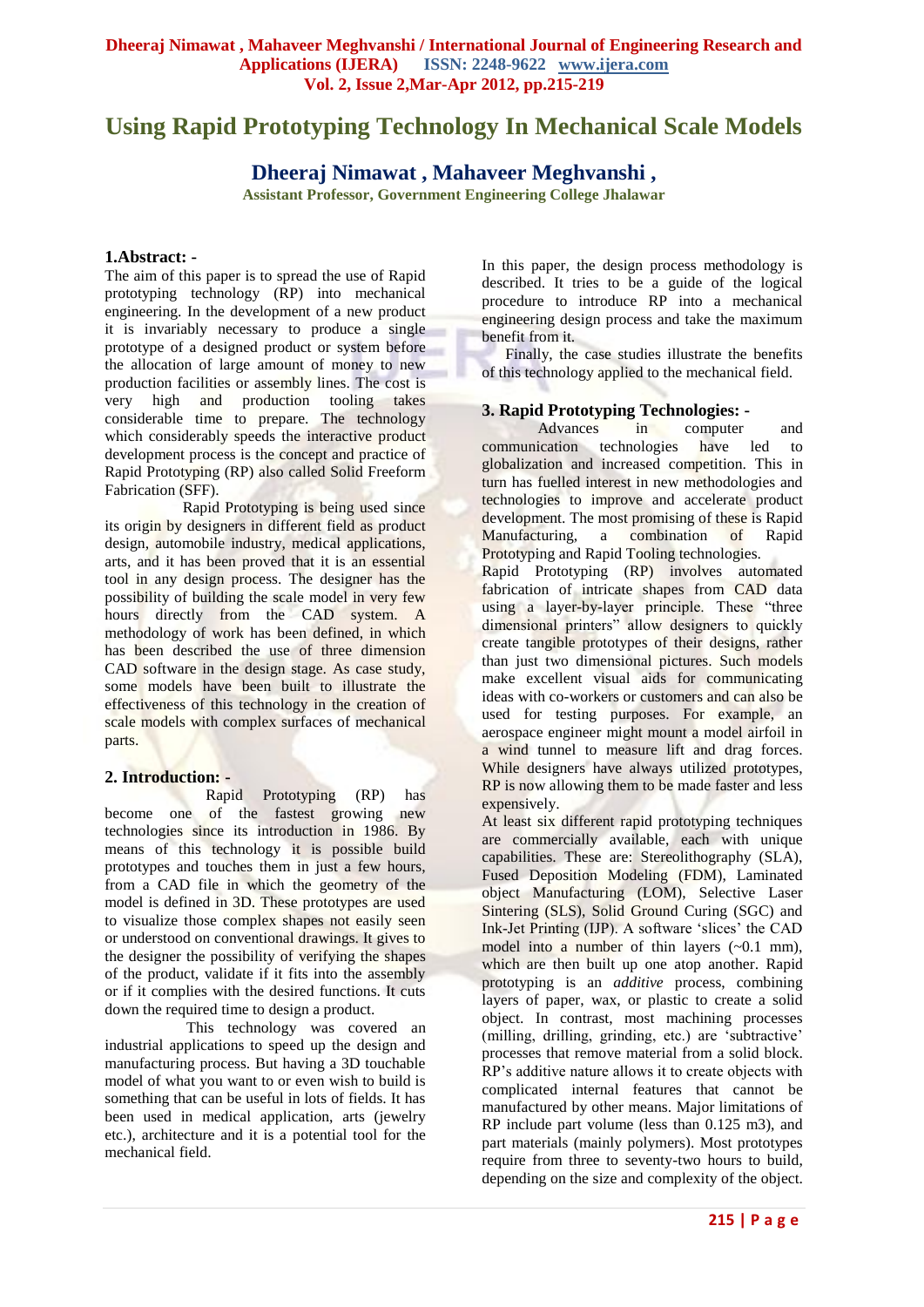Initial investment is very high. For simple shaped metals parts required in large quantity, conventional manufacturing techniques are usually more economical.

#### **4. Design Process Methodology:-**

The aim of this section is to show the design process, from the thinking of the idea of a model to its materialization in a touchable solid model.

Figure 1 shows the process where researches can differentiate perfectly the necessary steps to obtain the model. The process is divided in four stages:-

*First stage*: - it is based on designer's idea. As we know that any project begins with an idea, a sketch made by the designer by hand or by means of a design software, or with a scale model made by hand of any material.

The two important aspects of this stage are the idea (which is in the designer"s mind) and the initial given information for the accomplishment of the project, as main dimensions, surrounding constraints or others.

*Second stage*: - It is based on modeling in the computer. It is the logical step, to work with the computer, by means of bidimensional CAD software; researches will make the necessary section, sketches and all details for the correct understanding of the original idea. It is not really necessary to start always with a 2D model, but it is quite helpful in making 3D CAD models during the creation of the solid model.



Figure 1: Design Process

*Third stage*: - It is based on conceptual design. Once the 3D solid model is completed, it should be saved in STL format (means stereolithography format). This file will generate a fact model (the facets can be controlled therefore the final resolution of the model) and finally the model is sent to be built. Most of the software can export the model to this format.

A touchable model on the designer"s hand help the designer to see if the model is what he shaped in his mind. If he needed some necessary changes, he can go back to the 3D model, and make necessary changes as he wants, until the desired model is achieved.

*Fourth stage*: - It is based on detailed design. At this point it is possible to achieve directly the correct 3D model or by successive approaches building intermediate models with rapid prototyping, until designers obtain the desired final model.

#### **5. Case Studies: -**

*Case Study 1:-*

The project is prepared at M/S Stratasys Inc.; Banglore; GTRE, Banglore; BARC, Mumbai.

An mechanical component that is impeller casting development. The pattern (Figure 2.1.1) was reverse engineered using Renishaw Cyclone Laser scanner for getting the Cloud of points (CoPs) (Figure 2.1.2).Firstly, CAD model (Figure 2.1.3) was generated using Imageware surface software.STL format of the CAD data was used for generating FDM pattern with plastic material (Figure 2.1.4).

Figure 2.1.1: Original wooden pattern



Figure 2.1.2: Laser Scan CoPs Data Using Renishaw Cyclone Scanner



Figure 2.1.3: CAD Model Developed Using Imageware Surfacer Software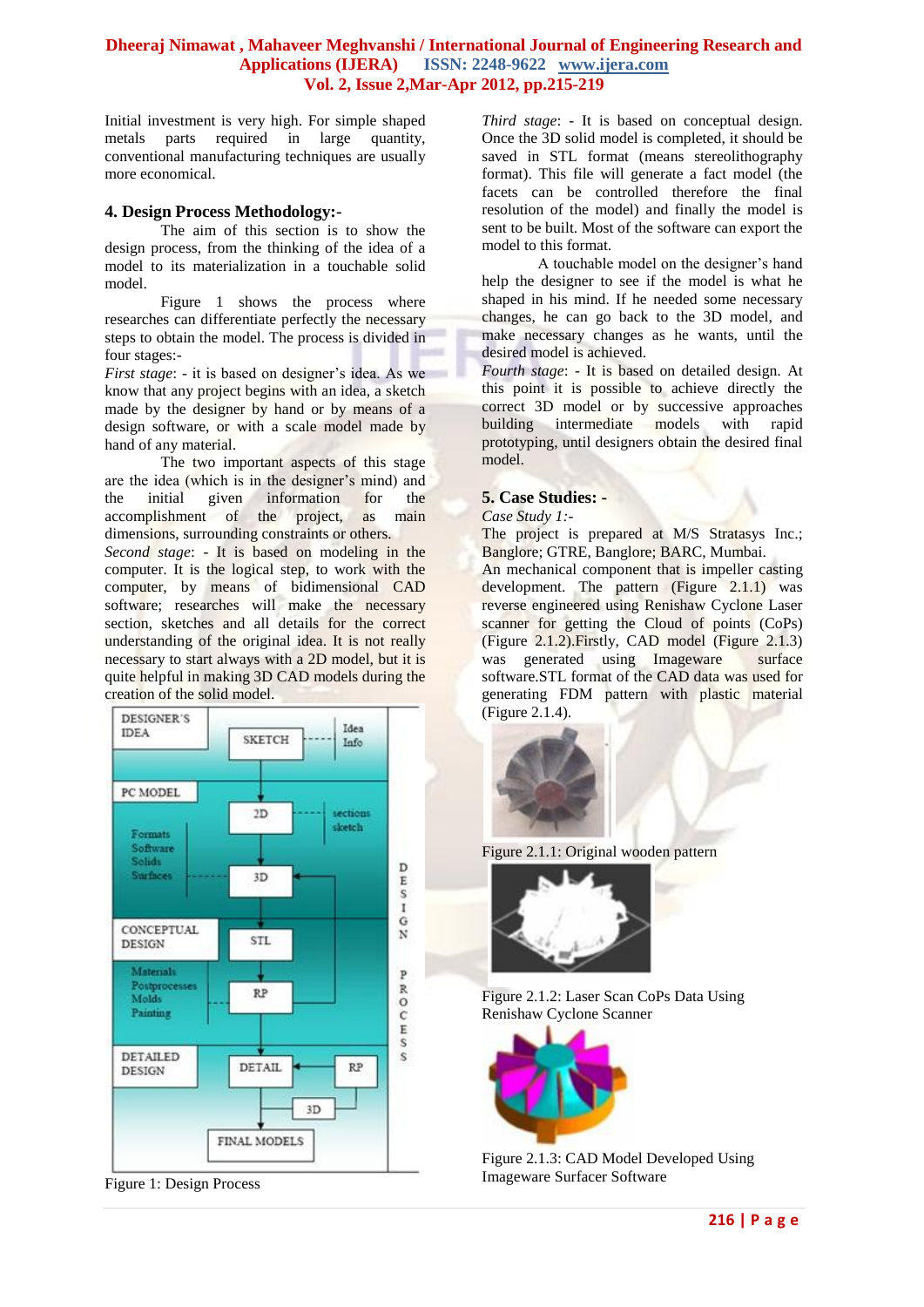

Figure 2.1.4: FDM Plastic Pattern The STL file was sent over Internet to an RP facility with an FDM machine. This FDM pattern was used for Aluminum sand casting (Figure  $2.1.5$ ).



Figure 2.1.5: Al Casting Developed Using FDM Pattern

The model was used to fabricate five different patterns with Fused Deposition Modeling (FDM), Stereolithography (STL), Thermojet and Laminated object manufacturing processes, and a Silicon rubber mold using the RP part as master. This investigation for major RP processes will motivate the industry to explore & adopt this new RP technology. This pattern is made by conventional method in large time consuming than RP technology, as the data taken from above organizations.

#### *Case study 2: -*

This project has been prepared at Gdansk University of Technology & medium sized industrial company in north Poland. Here Rapid Prototyping technique was applied and tested for a new pomp rotor construction.



Figure 3.2.1: Cycle of the integrated Product Development of the Pomp Rotor with the Utilization of Stereolithography Technology (SLA) An iterative process of product development in north Poland Company occurs when errors are discovered or more efficient, better design solution are looked for study of an earlier generation prototype of pomp rotors .Traditionally, the main problem involves a series of advanced machining processor utilizing a variety of expansive tooling; it is time consuming & cost consuming. Manufacturing take several months to prepare and the production of a single complicated part, as a pomp rotor, by conventional machining operation can be very difficult.

Those factors were the main reasons to utilize stereolithography technology for pomp rotor manufacturing at Gdansk University of Technology.

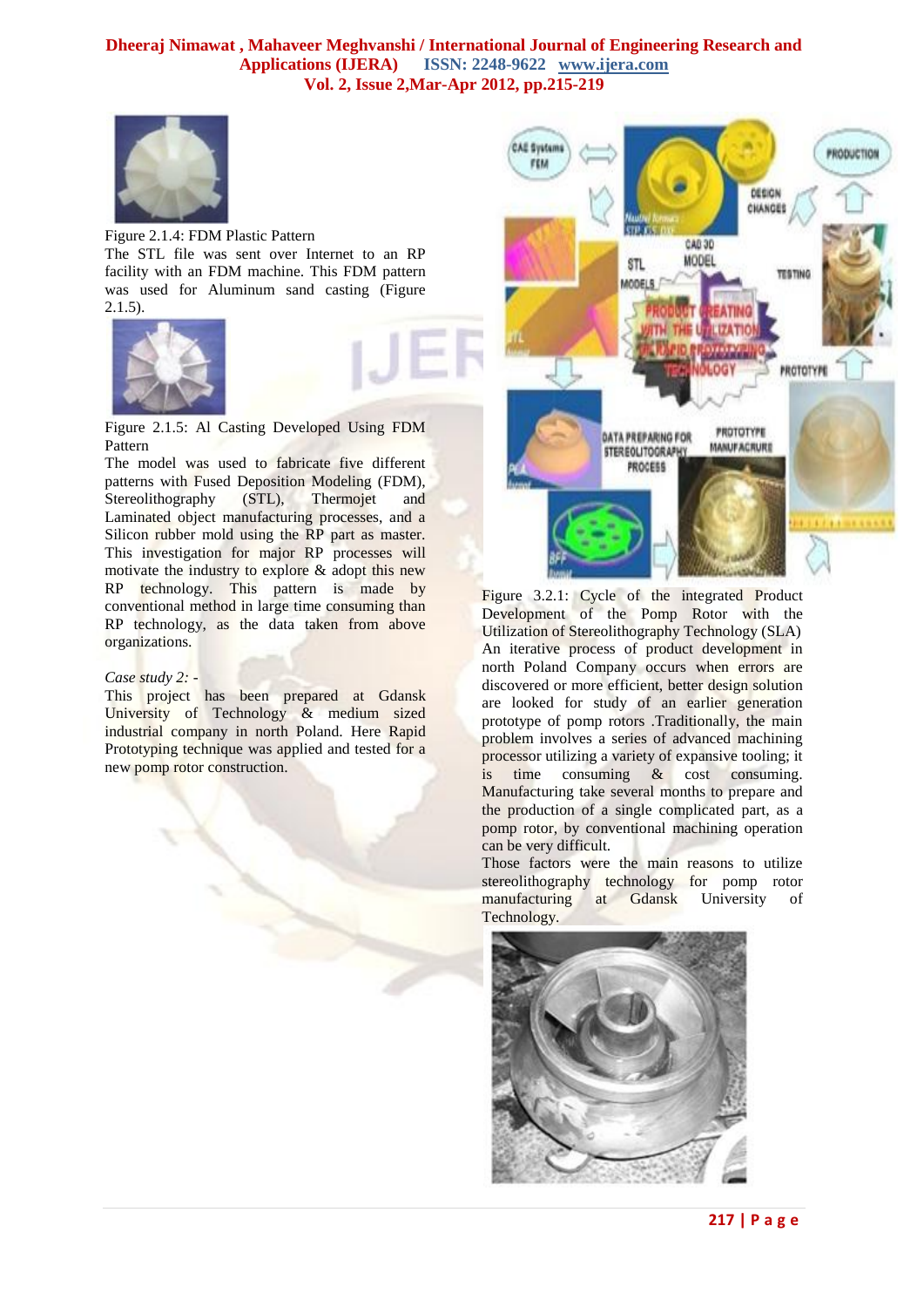Figure 3.2.2: The Pomp Rotor Prototype using Rapid Prototyping Technology

In a competitive market, it is well known products that are introduced before those of their competitors generally are more profitable and take a larger share of the market. Stereolithography as a means of rapid manufacturing of pomp rotors of prototypes has proved its usefulness in product development cycle.

#### *Case Study 3: -*

The product of top cover of the natural gas pump is prepared by Renishaw, UK.

 The top cover of natural gas pump (Figure 4.3.1) mainly is being fabricated using high pressure aluminum die casting and finished by machining. This technique needs to start by machining a complicated mold because it has many fine details for producing few numbers of this product, the cost of the mold will be very expensive in addition to that the mould will take several weeks to be designed, optimized & manufactured.



Figure 4.3.1: The Original Part: Cover of the Gas Pump

 In this part is being re-designed because this part is subjected to high gas pressure from inside the pump several defect such as surface deformation & crakes were observed and reported. According a CAD modal (Figure 4.3.2) was generated for this part using the 3D Digitizing system cyclone 2 Then the modal transferred to Ansys to simulate the non-linear materials behavior under non-linear pressure and fatigue loads ending with new optimized design (Figure 4.3.3).



Figure 4.3.2: CAD Model of the Part was Developed with aid of 3D Digitizing Machine



Figure 4.3.3: Finite element model – using Ansys 10 – was used to optimize part wall thickness and dimensions according to the applied pressure inside the pump**.**



Figure 4.3.4: Rapid prototyping model was developed using Invision 3D printer. This model will be used to re-produce the optimized part with the new dimensions and modified details through the Investment casting techniques**.**

 Finally a RP physical modal was built using invasion si2 3D printer (Figure 4.3.4) and after validating the shape and dimension of the new product, investment casting process was used to produce the required number of this part.

#### **6. Conclusion**: -

The use of Rapid Prototyping technologies is essential in any design fields. Although it was conceived as an medical application, arts, architecture applications, the mechanical field can also take benefit from this technology.

It gives the mechanical engineer, the possibility to visualize those complex shapes not easily seen or understood on connectional drawings, and touch them to verify the shape. It can be used to in early design stages to build a conceptual model or in later stages when details are needed.

Complex shapes can be obtained using surface and solid modeling CAD software, and then build the physical model. In a few hours the model can be built easily, in a similar way as a 2D drawing is plotted.

In a short time, rapid prototyping will become a technology that will be used routinely by many design engineers in conjunction with the traditional existing ways of creating scale models of mechanical parts.